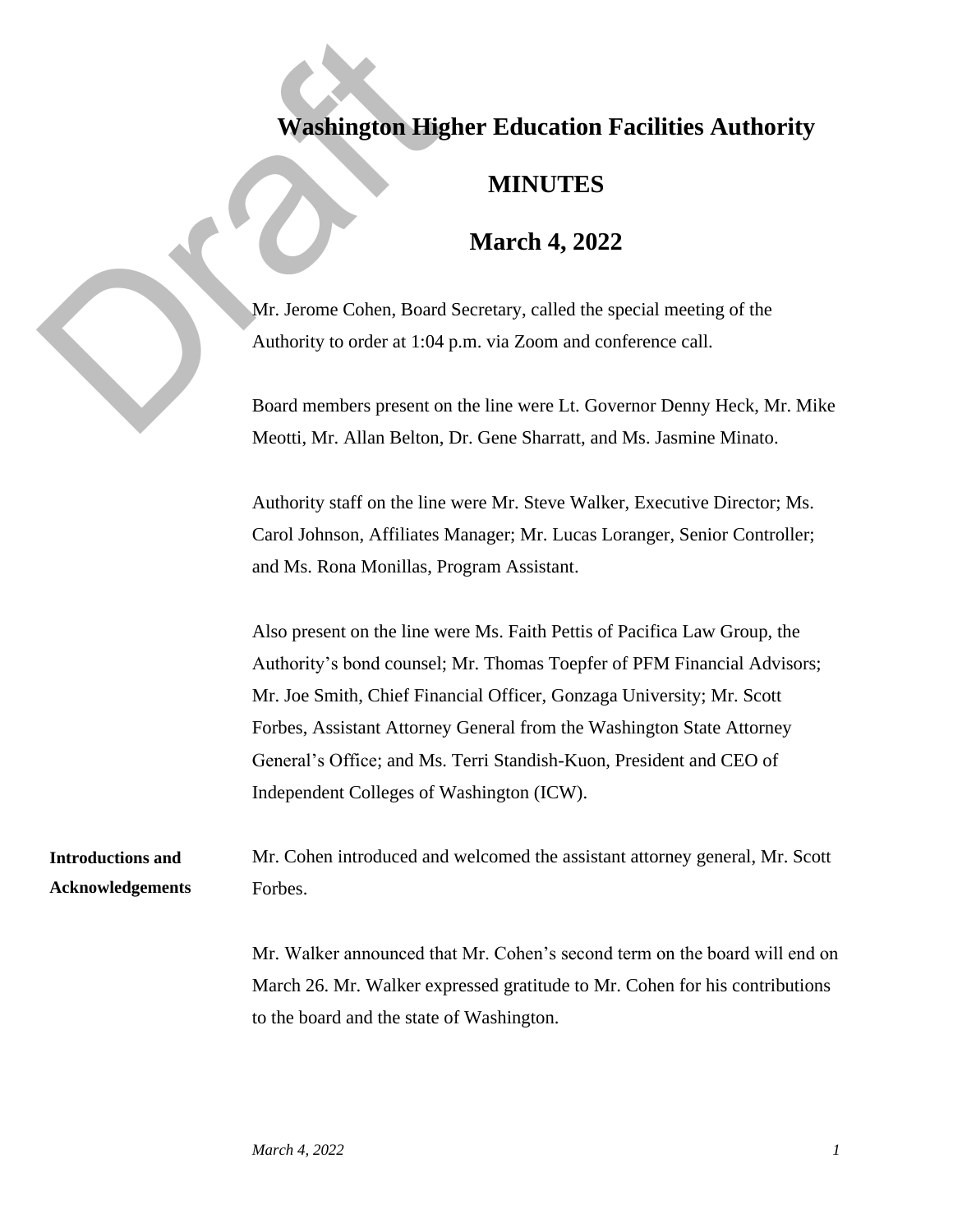Mr. Walker said that Mr. Cohen agreed to serve on the board until the governor appoints a new board member.

**Approval of the Minutes**

**Election of Secretary and Treasurer**

Mr. Walker said that Mr.<br>
governor appoints a new b<br>
Approval of the<br>
Mr. Cohen asked for a mc<br>
Munutes<br>
November 10, 2021. Lt. C<br>
seconded by Mr. Belton.<br>
Election of Secretary<br>
Mr. Cohen introduced Mr<br>
and Treasurer. Mr. Cohen asked for a motion to approve the minutes of the meeting held on November 10, 2021. Lt. Governor Heck made the motion, and it was seconded by Mr. Belton. The minutes were approved unanimously, 6-0.

Mr. Cohen introduced Mr. Walker to discuss the election of Board Secretary and Treasurer.

Mr. Walker stated that each year the Board elects a Secretary and a Treasurer. He noted that the past year Mr. Cohen served as Secretary and Dr. Sharratt served as Treasurer.

Mr. Walker said that Mr. Cohen is unable to run as Secretary since his board term ends at the end of the month. Dr. Sharratt and Mr. Belton have volunteered to run for Secretary and Treasurer, respectively, if the board nominates and elects them.

Mr. Cohen made the motion to elect Dr. Sharratt as Secretary and Mr. Belton as Treasurer. The motion was seconded by Lt. Governor Heck. The motion was approved unanimously, 6-0.

Mr. Cohen introduced Ms. Johnson to present the staff recommendation for approval of Resolution No. 22-01.

Ms. Johnson stated that the board is being asked to consider the proposed issuance of tax-exempt revenue and refunding revenue bonds for Gonzaga University in an amount not to exceed \$47 million.

**Action Item: Approval of Resolution #22-01 for Gonzaga University**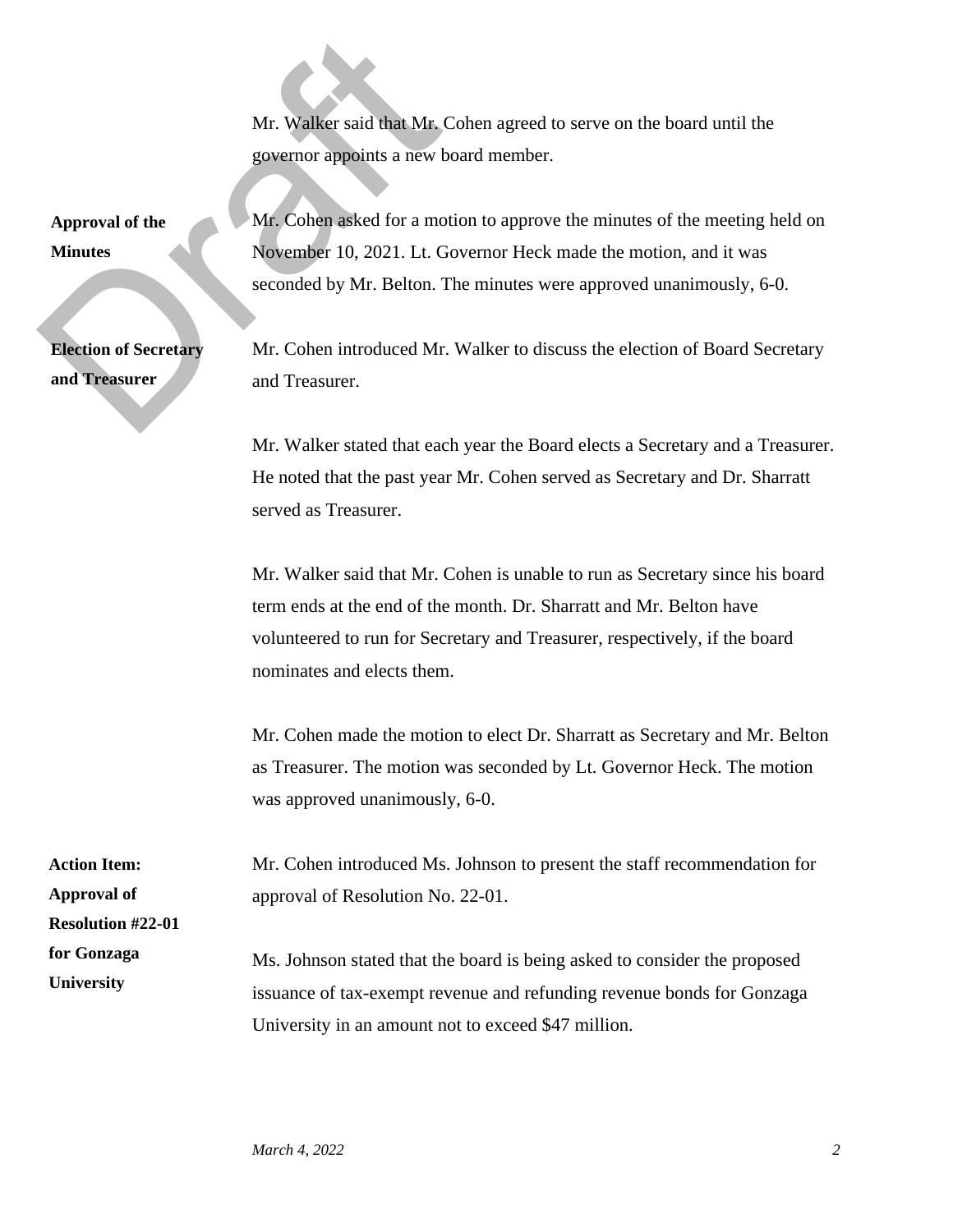Ms. Johnson gave a summary of the transaction and said that a public hearing for this transaction was held on February 16, 2022. The transaction is set to close on March 29, 2022.

Ms. Johnson gave a summ<br>for this transaction was he<br>close on March 29, 2022.<br>Mr. Smith expressed his g<br>project. He explained that<br>interest rates in the marke<br>money portion of the trans<br>particularly for freshmen a<br>campus. Mr. Smith expressed his gratitude to the Authority for its assistance with the project. He explained that the University is taking advantage of the low interest rates in the market with this transaction. Mr. Smith stated that the new money portion of the transaction would be utilized to fund student housing, particularly for freshmen and sophomores who are required to reside on campus.

> Mr. Cohen inquired when the new money would be used. Mr. Smith said that the first deliverable from the consultants working on the master plan will be in April, and that the timeframe will become clearer in the coming month. Mr. Cohen asked whether the University would invest the money while waiting for it to be used. Mr. Smith explained that tax-exempt rules limit the University's ability to invest the new funds. He added that the money would be held in the project fund by a trustee.

> Mr. Cohen asked for a motion to approve Resolution No. 22-01. Lt. Governor Heck made the motion, and it was seconded by Dr. Sharratt. The resolution was approved unanimously, 6-0.

Mr. Cohen asked Mr. Loranger to present the financial statement for consideration.

Mr. Loranger stated that the unaudited financial statement for the period ending December 31, 2021, shows assets of just over \$1 million and \$89,628 in liabilities, leaving \$945,010 in net assets. He added that the Statement of Activities reflects current year to date revenue of \$80,641. Mr. Loranger said that total expenses to date is \$191,906, leaving a revenue deficit of \$111,000.

**Action Item: Approval of the Financial Statement**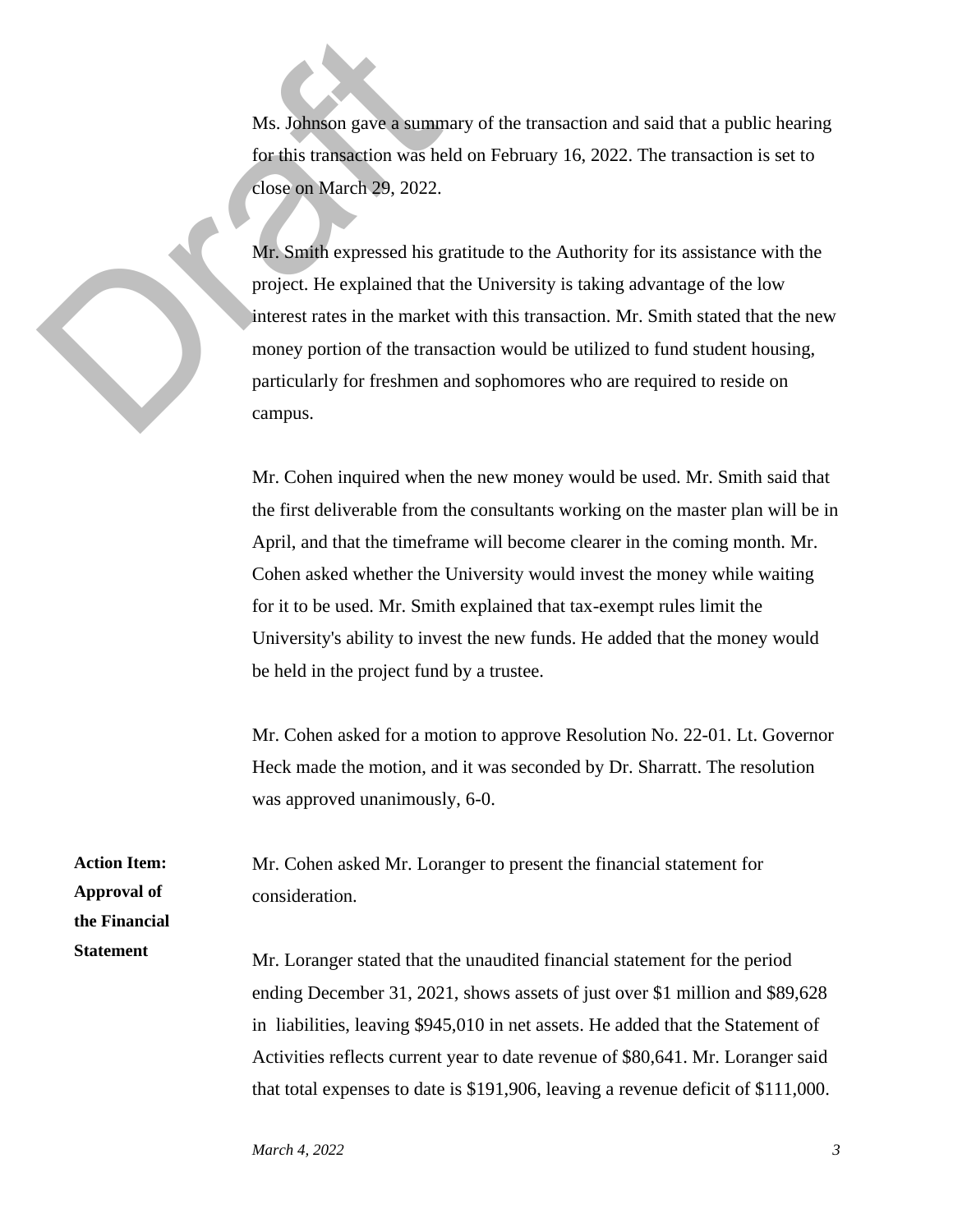Mr. Cohen asked whether<br>coming fiscal year. Ms. Journal of the coming fiscal year. Ms. Journal the<br>Authority reserves. Staff v<br>the coming fiscal year dur<br>It was noted that the involution of the coming fiscal year during<br>Oc Mr. Cohen asked whether the Authority would waive the annual fees for this coming fiscal year. Ms. Johnson stated that the Authority waived annual fees through June 2022 and that the ability to waive ongoing fees is dependent on Authority reserves. Staff will evaluate whether fees will be waived again in the coming fiscal year during this next budget cycle.

It was noted that the invoice from the Housing Finance Commission covering October 2021 through December 2021, totaling over \$75,000, has been approved by Board Treasurer, Dr. Sharratt.

Lt. Governor Heck moved approval of the financial statements, and it was seconded by Mr. Meotti. The motion was approved unanimously, 6-0.

**Market Update**

Mr. Cohen introduced Mr. Toepfer to present the market update.

Mr. Toepfer presented a market update, including the impact of global events on interest rates, an overview of interest rate history, trends and forecast, and a discussion of recent university century bond issuances.

Dr. Sharratt inquired about the structure of the MIT issuance. Mr. Toepfer explained that the issuance is taxable because MIT wants to be able to use the revenues in a variety of ways, including investments in research and academic programs.

Dr. Sharratt inquired about the influence of the government deficit on bond interest rates. Mr. Toepfer stated that as the deficit grows, so will the debt load, and as interest rates rise, so will the negative impacts to the government budget. He added that the deficit is a concern in the long-term but not strongly discussed at this point.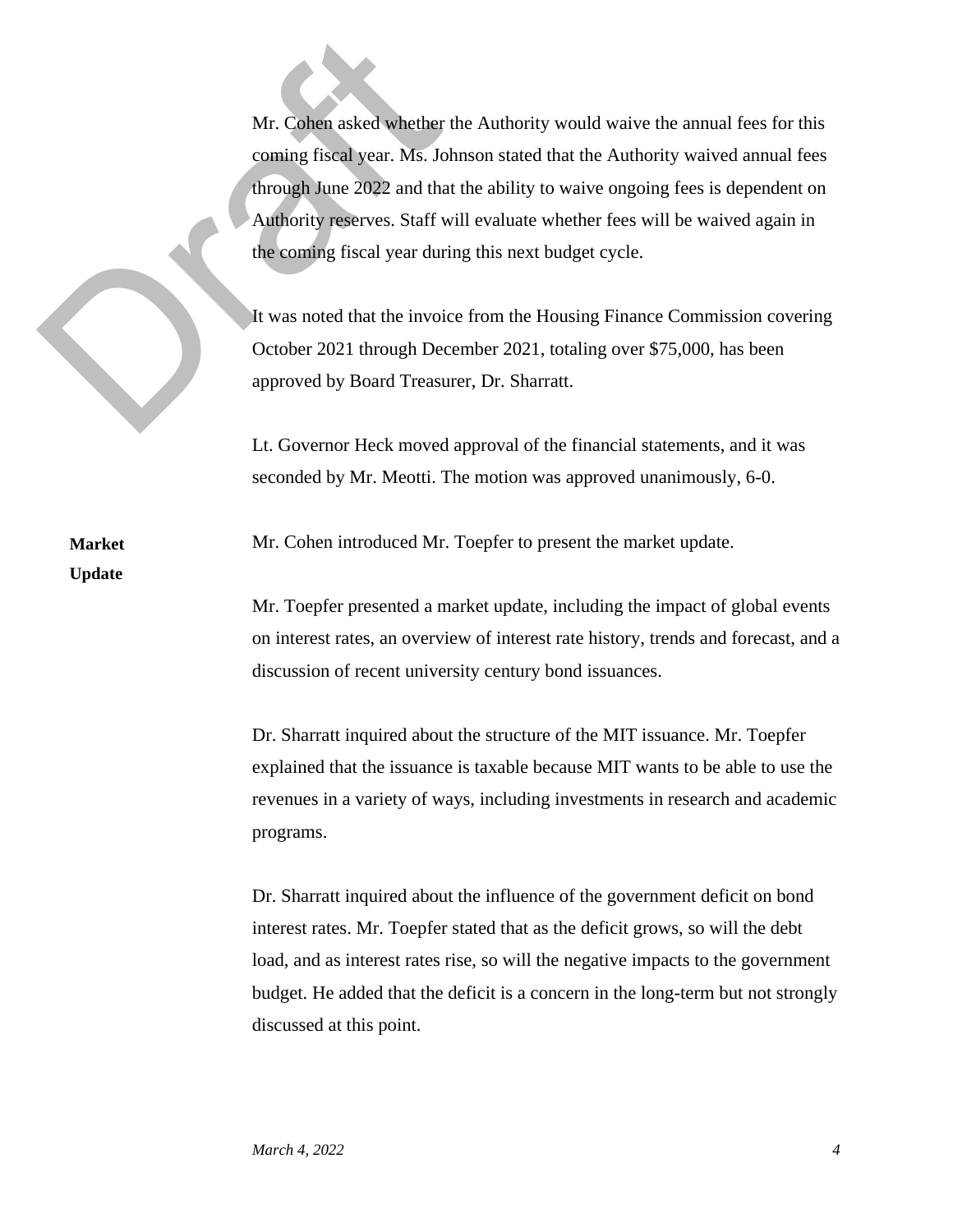Dr. Sharratt inquired about demand. Mr. Toepfer state<br>affordable housing and the there is more debt in the n<br>Mr. Belton inquired as to<br>University of Michigan w<br>Mr. Toepfer acknowledge<br>strategies that the university Dr. Sharratt inquired about the corresponding debt associated with housing demand. Mr. Toepfer stated that many states are making efforts to invest in affordable housing and that larger cities have bigger issuances. He added that there is more debt in the municipal bond housing market.

Mr. Belton inquired as to whether the large issuances from MSU and the University of Michigan were attributable to the bonds being century bonds. Mr. Toepfer acknowledged that they are century bonds and discussed some strategies that the universities will use to payoff these bonds.

**Bond Issue Status Report** Mr. Cohen asked Ms. Johnson to present the Bond Issue Status Report.

Ms. Johnson said that at the beginning of this fiscal year, the Authority anticipated closing two bond issues totaling approximately \$30 million by June 30, 2022. She highlighted that with the closing of Gonzaga University on March 29, the Authority will have financed three bond issues totaling \$123.6 million, exceeding the original goal by \$93.6 million.

Ms. Johnson stated that the next potential bond transactions are as follows: an \$18 million refunding for Bastyr University and a refunding for the University of Puget Sound in the fall of 2022. She added that a new financing for Pacific Northwest University of Health Sciences is still on the table, but it is unlikely to happen this fiscal year.

Lt. Governor Heck asked about the impact of a succession of rate hikes on refunding and future issuances. Mr. Toepfer said that it is difficult to say how much more rates will go up. He added that while rates will continue to increase and opportunities for refundings will be reduced, it will still be reasonable to proceed with financings that produce budgetary savings.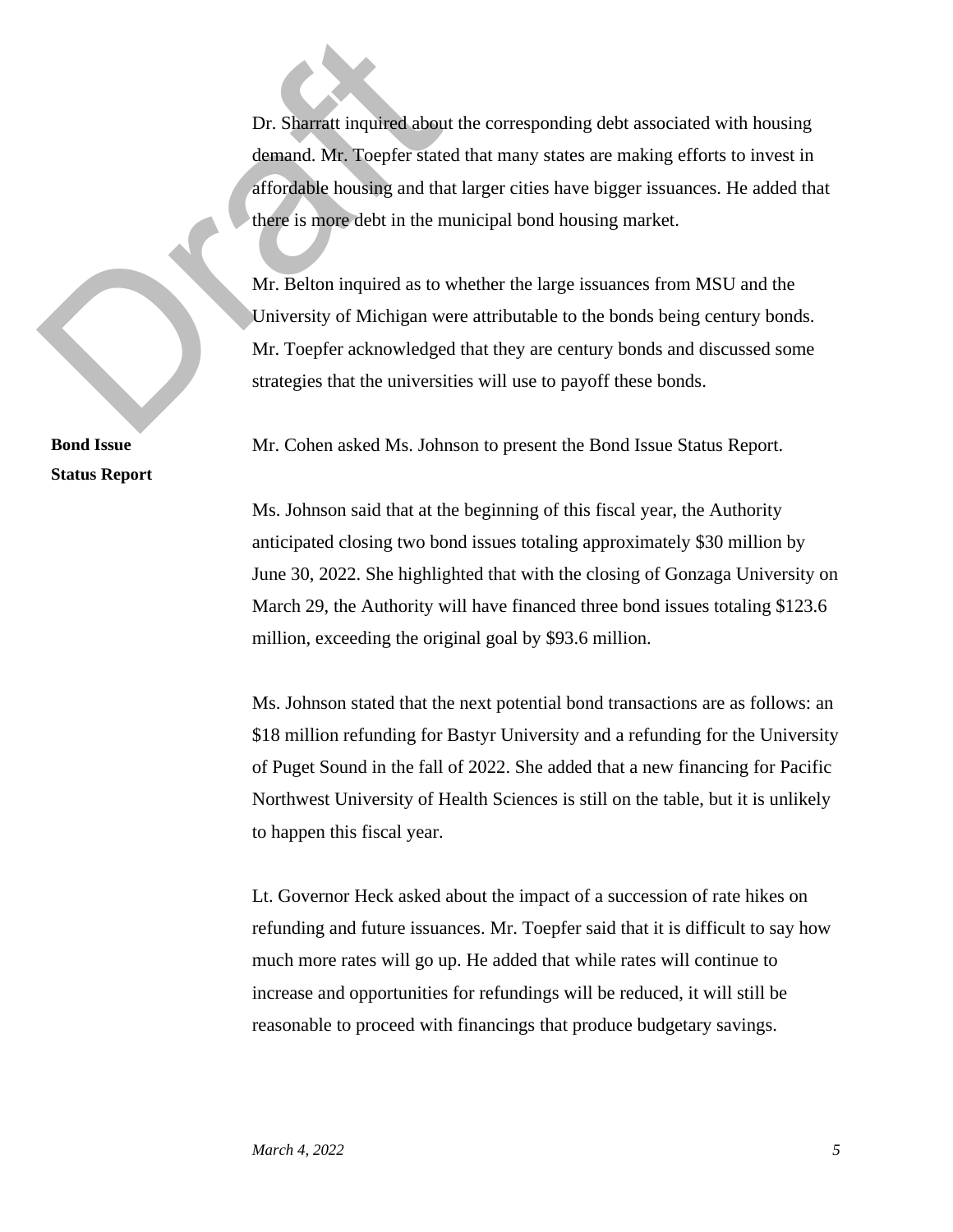**Executive Director's Report**

Mr. Cohen then asked Mr. Walker to present the Executive Director's report.

Executive<br>
Mr. Cohen then asked Mr<br>
Director's<br>
Report<br>
Mr. Walker provided an u<br>
He complimented Mr. Lor<br>
recruitment process was s<br>
Mr. Walker announced the<br>
commended Ms. Monillas<br>
Mr. Walker said that White<br>
Mr. Walker Mr. Walker provided an update on the search for a Senior Finance Director. He complimented Mr. Loranger for taking over the responsibilities while the recruitment process was still underway.

Mr. Walker announced that the Annual Report for 2021 has been released. He commended Ms. Monillas for an excellent annual report design and layout.

Mr. Walker said that Whitworth University has named Dr. Scott McQuilkin as its 19th president, and Whitman College has named Dr. Sarah Bolton as its 15th president.

Mr. Walker gave an update on the current state legislative session. He said that the session started on January 10 and will conclude on March 10. He gave a brief summary of the bills related to higher education in Washington state. Ms. Standish-Kuon gave brief detail on one of the bills.

Mr. Walker shared the final tax-exempt savings reported for the Whitworth University and Whitman College transactions.

Mr. Walker gave a summary of relevant articles in the board meeting packet. Mr. Belton gave additional details on PLU's innovative approach to tuition by committing to fixed tuition that covers a student's entire course of study.

Mr. Walker said that the next NAHEFFA Spring conference will be held April 24-26 in Charleston, SC. He added that staff has not decided whether they will attend. He advised board members interested in attending to contact staff.